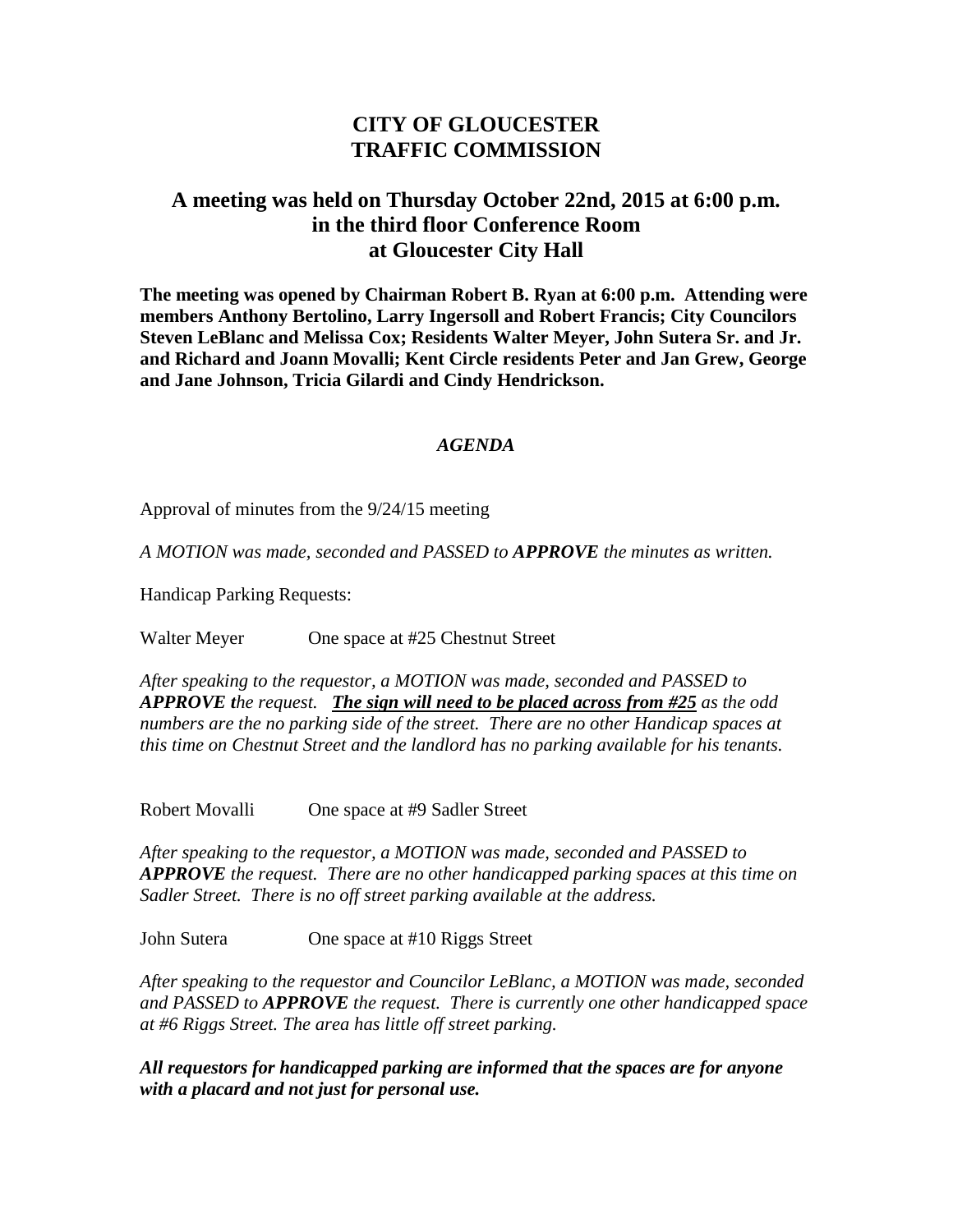### *CONTINUED ORDERS*

The following were continued from our 9/24 meeting:

**ORDER #CC2015-031** (Councilor LeBlanc) **ORDERED** that the City Council request the Traffic Commission to conduct a speed study on Kent Circle and investigate whether Kent Circle should be a one way street; and that the Traffic Commission make a written recommendation to the Ordinance & Administration on the findings of their review including whether any Traffic Ordinance amendments are recommended.

**FURTHER ORDERED** that the GCO Sec. 22-270.1 "Resident Sticker parking only" be amended by **ADDING** Kent Circle.

*(September Meeting) As a result of the traffic speed and volume study not yet complete, the Commission voted to continue the order*.

*(October Meeting) After a discussion and speaking to the residents of Kent Circle who were in attendance and Councilor LeBlanc, a MOTION was made, seconded and PASSED to APPROVE the creation of a one-way designation (GCO Sec. 22-267) for Kent Circle, for its entire length, from its intersection with Essex Avenue, in a southwesterly direction, to its intersection of Western Avenue.* 

*Also;*

### *A MOTION was made, seconded and PASSED (Vote was 2-1 with member Bertolino in opposition) to APPROVE Seasonal Resident Sticker Parking Only (GCO 22-270.1) on Kent Circle, for its entire length, on the westerly side (houses) from May first to September fifteenth.*

*The results of the Traffic Speed Study (which was conducted in October - not during the summer season) showed less than one percent of the vehicles traveling on Kent Circle were speeding. The residents were concerned about the loss of beach parking revenues from cars parking on Kent Circle all day instead of using the lot at Stage Fort park. Most, but not all, of the residents on the street have some off-street parking. Member Bertolino was opposed as he felt that the one was designation should be given some time before resident only parking was considered.*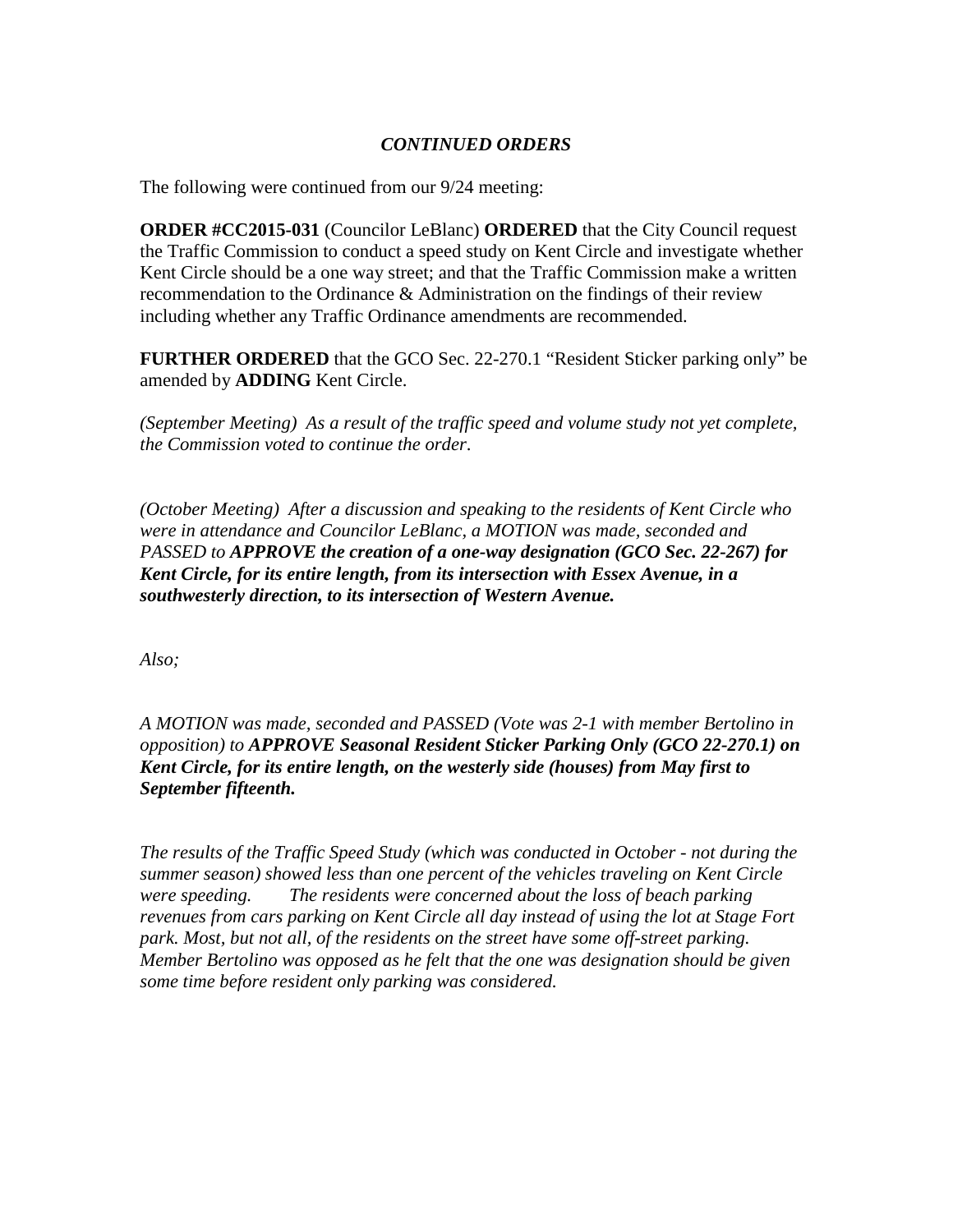**ORDER #CC2015-033** (Councilor Cox) **ORDERED** that the GCO Sec. 22-269 "Stop Intersections" be amended by **ADDING** a stop sign on Shepherd Street for eastbound drivers on Shepherd Street at its intersection with Pleasant Street and in accordance with Sec. 22-128 with the official stop sign thereon facing traffic proceeding in the direction indicated above.

*(September Meeting) After discussion with both Councilor Cox and a resident of Shepherd Street, the Commission voted to continue the order in order to schedule a group site visit and determine the best approach to improve the safety of the subject intersection, and learn the best location and placement of a stop sign if approved.*

*(October Meeting) After a discussion and speaking with Councilor Cox, A MOTION was made, seconded and PASSED to NOT RECOMMEND the order.*

*The TC feels that vehicles traveling east on Shepherd Street have the right of way and there are already Stop signs at the intersection of Shepherd and Pleasant for vehicles traveling west, and on Pleasant and Shepherd for vehicles traveling north. The TC felt there was no reason for an additional Stop sign.*

#### *NEW ORDERS*

**ORDER #CC2015-038** (Councilor Stewart) **ORDERED** that the GCO Chapter 22, Sec. 22- 269 "Stop Intersections" by amended by **ADDING** the following location:

Leonard Street. Northbound drivers on Leonard Street at its intersection with River Road.

*After a discussion, a MOTION was made, seconded and PASSED to NOT RECOMMEND the order.*

*The TC felt that vehicles traveling on Leonard Street have the right of way and there is already a Stop sign on River Road at its intersection of Leonard Street.*